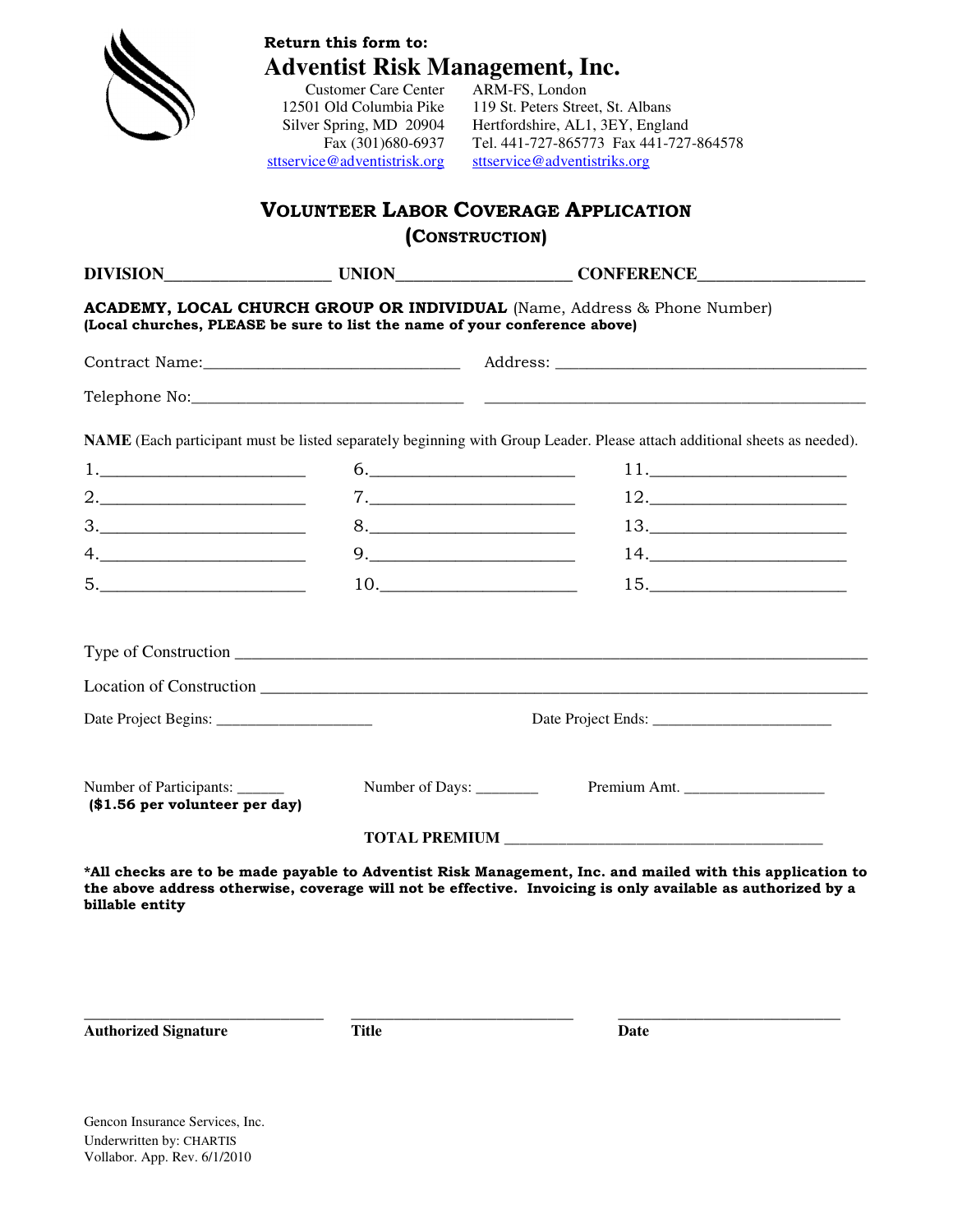# Volunteer Labor Summary of Coverage

Group Policyholder: General Conference of Seventh-day Adventist and its affiliates

Policy Number: SRG 9019830-A

Policy Term: June 1, 2010 – June 1, 2011

Administered by:



**ADVENTIST RISK MANAGEMENT, INC.** Providing Solutions to Minimize Risks

Gencon Insurance Services

Gencon Insurance Services, Inc. Underwritten by: CHARTIS Vollabor. App. Rev. 6/1/2010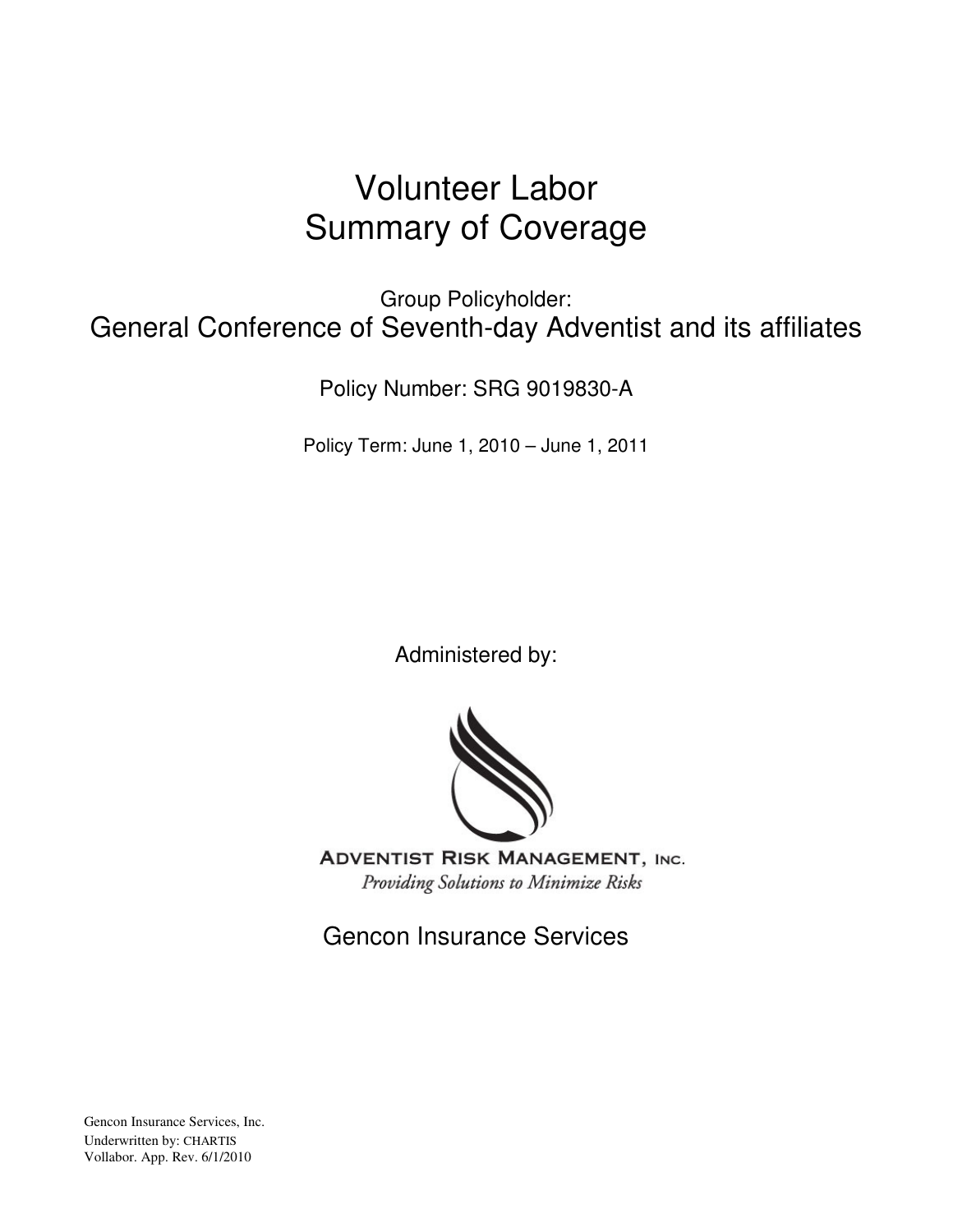#### **Policyholder**: **General Conference of Seventh - day Adventist**  12501 Old Columbia Pike Silver Spring, MD 20904 **SRG 9019830-A (Volunteer Labor)**

#### **Effective Date**: June 1, 2010 to June 1, 2011

**Eligibility**: All persons performing voluntary labor and services for a named member institution of the Policyholder as shown in the Policy, provided such labor has been duly authorized by the Local Pastor, a Denominational Conference employed individual, the head Elder at the local church, recognized official or administrator of the insured institution.

#### **Benefits:**

| <b>Class</b> | Description of Class                                                                    |
|--------------|-----------------------------------------------------------------------------------------|
| $\mathbf{I}$ | All North American Volunteers of the Policyholder ages 16 to 65.                        |
| $\mathbf H$  | All North American Volunteers of the Policyholder ages 66 to 70.                        |
| Ш            | All North American Volunteers of the Policyholder under age 16 and over 70.             |
| IV           | All Volunteers of the Policyholder, excluding North American, ages 16 to 65.            |
| V            | All Volunteers of the Policyholder, excluding North American, ages 66 to 70.            |
| VI           | All Volunteers of the Policyholder, excluding North American, under age 16 and over 70. |
|              |                                                                                         |

| Class        | <b>Accidental Death</b><br>& Dismemberment<br>Principal Sum | <b>Accident Medical</b><br>Principal Sum<br>(Excess) | Deductible | Dental Expense           |
|--------------|-------------------------------------------------------------|------------------------------------------------------|------------|--------------------------|
| L            | \$50,000                                                    | \$50,000                                             | \$0        | 250 to a max of $$1,000$ |
| $\mathbf{I}$ | \$25,000                                                    | \$25,000                                             | \$0        | 250 to a max of \$1,000  |
| Ш            | \$10,000                                                    | \$10,000                                             | \$0        | 250 to a max of \$1,000  |
| IV           | \$50,000                                                    | \$50,000                                             | \$0        | 250 to a max of \$1,000  |
| V            | \$25,000                                                    | \$25,000                                             | \$0        | 250 to a max of \$1,000  |
| VI           | \$10,000                                                    | \$10,000                                             | \$0        | 250 to a max of \$1,000  |

Class I, II and III Weekly Accident Indemnity Benefit:

Weekly Accident Indemnity: After 14 days of disablement the benefit per week is the lesser of (1) \$475; or (2) 66 2/3 of weekly earnings. It is payable for up to a maximum of 52 weeks. \**Coordination with other Income Benefits applies.* 

Class IV, V and VI Weekly Accident Indemnity Benefit:

Weekly Accident Indemnity: After 1 days of disablement the benefit per week is the lesser of (1) \$400; or (2) 66 2/3 of weekly earnings. It is payable for up to a maximum of 52 weeks. \**Coordination with other Income Benefits applies.* 

#### **Aggregate Limit: \$500,000.**

#### **Coverage:**

While participating in any scheduled, sponsored and supervised activity and traveling to and from such activity. All persons performing voluntary labor and services for a named member institution of the Policyholder as shown in the Policy, provided such person has been duly authorized by the Local Pastor, a Denominational conference employed individual, the Head Elder at the local Church, recognized official or administrator of the insured institution.